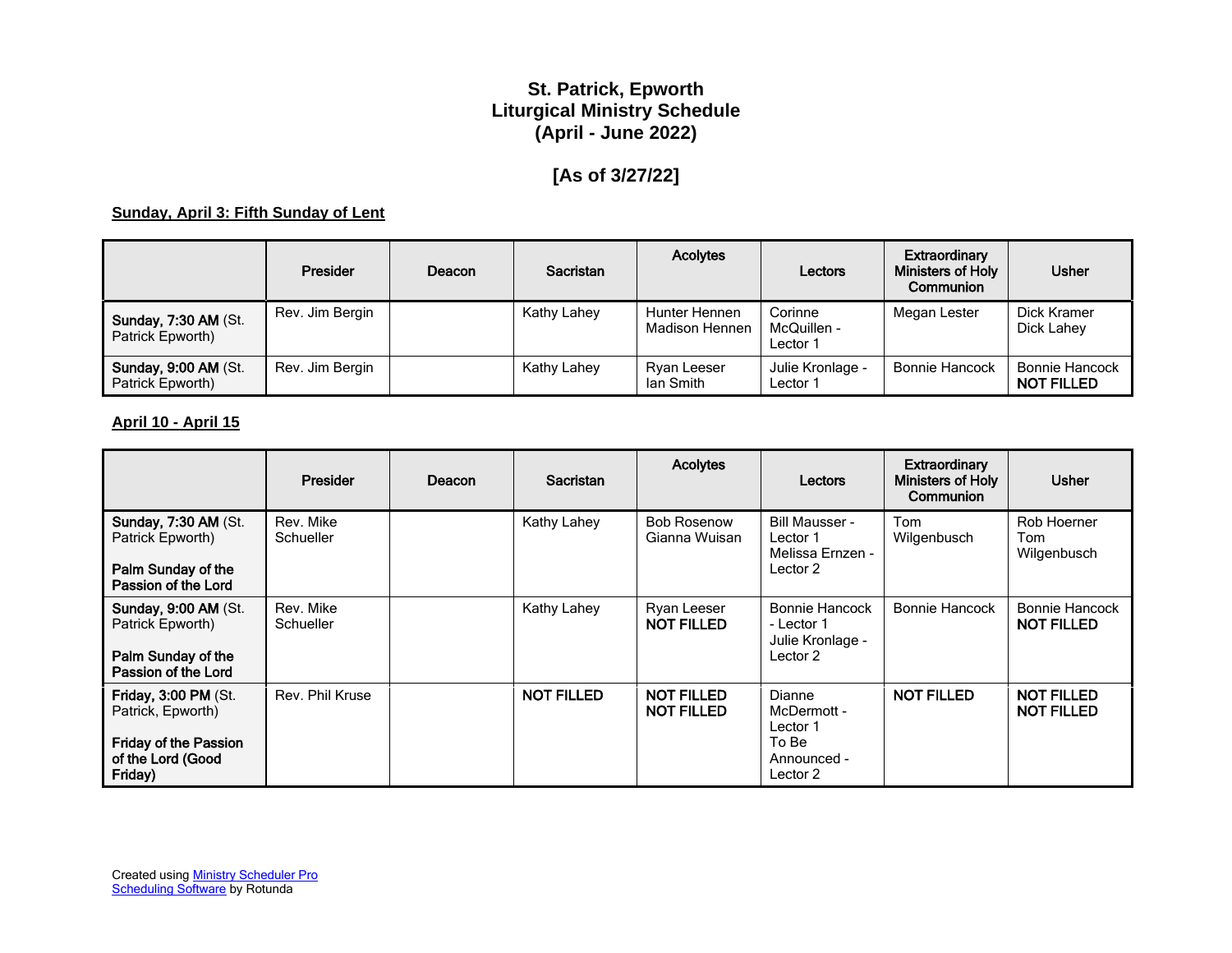## **Sunday, April 17: Easter Sunday of the Resurrection of the Lord**

|                                                 | <b>Presider</b>      | Deacon                 | Sacristan  | <b>Acolytes</b>                 | Lectors                      | Extraordinary<br><b>Ministers of Holy</b><br>Communion | <b>Usher</b>                               |
|-------------------------------------------------|----------------------|------------------------|------------|---------------------------------|------------------------------|--------------------------------------------------------|--------------------------------------------|
| <b>Sunday, 7:30 AM (St.</b><br>Patrick Epworth) | Rev. Tom<br>Ascheman | Deacon Nick<br>Elliott | Lori Smith | Hunter Hennen<br>Madison Hennen | Kelly Langel -<br>Lector 1   | Deacon Nick<br>Elliott                                 | Dick Kramer<br><b>Billy Ostwinkle</b>      |
| <b>Sunday, 9:00 AM (St.</b><br>Patrick Epworth) | Rev. Tom<br>Ascheman |                        | Lori Smith | Ryan Leeser<br>Gianna Wuisan    | Julie Kronlage -<br>Lector 1 | <b>Bonnie Hancock</b>                                  | <b>Bonnie Hancock</b><br><b>NOT FILLED</b> |

## **Sunday, April 24: Second Sunday of Easter**

|                                                 | Presider        | Deacon                  | <b>Sacristan</b> | <b>Acolytes</b>                  | Lectors                             | Extraordinary<br><b>Ministers of Holy</b><br>Communion | <b>Usher</b>                              |
|-------------------------------------------------|-----------------|-------------------------|------------------|----------------------------------|-------------------------------------|--------------------------------------------------------|-------------------------------------------|
| <b>Sunday, 7:30 AM (St.</b><br>Patrick Epworth) | Rev. Phil Kruse | Deacon Nick<br>Elliott  | Bonnie Hancock   | Dawson Elliott<br>Payton Elliott | Melissa Ernzen -<br>Lector 1        | Deacon Nick<br>Elliott<br>Carol Heying                 | <b>Barb Koerperich</b><br>Doug Koerperich |
| <b>Sunday, 9:00 AM (St.</b><br>Patrick Epworth) | Rev. Phil Kruse | Deacon Dan<br>O'Connell | Bonnie Hancock   | Ryan Leeser<br><b>NOT FILLED</b> | <b>Bonnie Hancock</b><br>- Lector 1 | Giovanni<br>Demezier<br>Deacon Dan<br>O'Connell        | <b>NOT FILLED</b><br><b>NOT FILLED</b>    |

#### **Sunday, May 1: Third Sunday of Easter**

|                                                 | <b>Presider</b>     | Deacon | <b>Sacristan</b>    | <b>Acolytes</b>                     | Lectors                      | Extraordinary<br><b>Ministers of Holy</b><br>Communion | <b>Usher</b>                               |
|-------------------------------------------------|---------------------|--------|---------------------|-------------------------------------|------------------------------|--------------------------------------------------------|--------------------------------------------|
| <b>Sunday, 7:30 AM (St.</b><br>Patrick Epworth) | Rev. Scott<br>Boone |        | Dianne<br>McDermott | <b>Bob Rosenow</b><br>Gianna Wuisan | Peg Ries -<br>Lector 1       | Michele Bever                                          | Dick Lahey<br>Lavonne<br>Wilgenbusch       |
| <b>Sunday, 9:00 AM (St.</b><br>Patrick Epworth) | Rev. Scott<br>Boone |        | Dianne<br>McDermott | Ryan Leeser<br><b>NOT FILLED</b>    | Julie Kronlage -<br>Lector 1 | <b>Bonnie Hancock</b>                                  | <b>Bonnie Hancock</b><br><b>NOT FILLED</b> |

#### **Sunday, May 8: Fourth Sunday of Easter**

|                                          | <b>Presider</b> | Deacon | <b>Sacristan</b> | <b>Acolytes</b>                    | Lectors                   | Extraordinary<br>Ministers of Holy<br><b>Communion</b> | <b>Usher</b>            |
|------------------------------------------|-----------------|--------|------------------|------------------------------------|---------------------------|--------------------------------------------------------|-------------------------|
| Sunday, 7:30 AM (St.<br>Patrick Epworth) | Rev. Jim Bergin |        | Kathy Lahey      | Gianna Wuisan<br><b>NOT FILLED</b> | Paul Silich -<br>Lector 1 | Lori Smith                                             | Lori Smith<br>Ed Werner |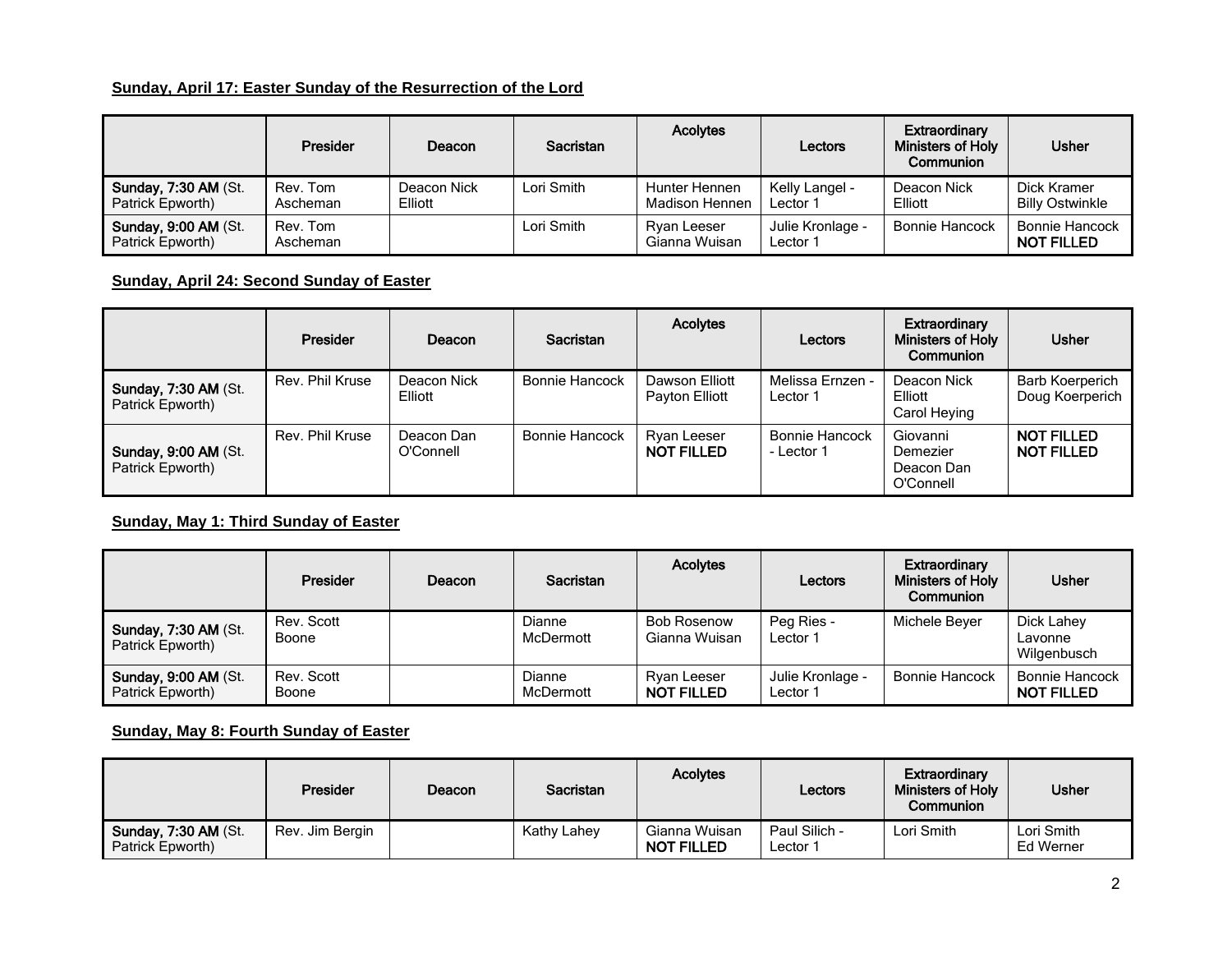|                                          | Presider        | Deacon | <b>Sacristan</b> | <b>Acolytes</b>                  | Lectors                             | Extraordinary<br><b>Ministers of Holy</b><br>Communion | <b>Usher</b>                           |
|------------------------------------------|-----------------|--------|------------------|----------------------------------|-------------------------------------|--------------------------------------------------------|----------------------------------------|
| Sunday, 9:00 AM (St.<br>Patrick Epworth) | Rev. Jim Bergin |        | Kathy Lahey      | Ryan Leeser<br><b>NOT FILLED</b> | <b>Bonnie Hancock</b><br>- Lector 1 | <b>NOT FILLED</b>                                      | <b>NOT FILLED</b><br><b>NOT FILLED</b> |

### **Sunday, May 15: Fifth Sunday of Easter**

|                                                 | <b>Presider</b>        | Deacon                 | <b>Sacristan</b> | <b>Acolytes</b>                  | Lectors                      | Extraordinary<br><b>Ministers of Holy</b><br>Communion | <b>Usher</b>                               |
|-------------------------------------------------|------------------------|------------------------|------------------|----------------------------------|------------------------------|--------------------------------------------------------|--------------------------------------------|
| <b>Sunday, 7:30 AM (St.</b><br>Patrick Epworth) | Rev. Mike<br>Schueller |                        | Kathy Lahey      | Hunter Hennen<br>Madison Hennen  | Melissa Ernzen -<br>Lector 1 | Greg Lambert                                           | Joe Ostwinkle<br>Tom<br>Wilgenbusch        |
| <b>Sunday, 9:00 AM (St.</b><br>Patrick Epworth) | Rev. Mike<br>Schueller | Deacon Nick<br>Elliott | Kathy Lahey      | Dawson Elliott<br>Payton Elliott | Nettie Elliott -<br>Lector 1 | Deacon Nick<br>Elliott                                 | <b>Bonnie Hancock</b><br><b>NOT FILLED</b> |

#### **Sunday, May 22: Sixth Sunday of Easter**

|                                                 | <b>Presider</b> | Deacon | <b>Sacristan</b>      | <b>Acolytes</b>                    | Lectors                            | Extraordinary<br><b>Ministers of Holy</b><br>Communion | <b>Usher</b>                        |
|-------------------------------------------------|-----------------|--------|-----------------------|------------------------------------|------------------------------------|--------------------------------------------------------|-------------------------------------|
| Sunday, 7:30 AM (St.<br>Patrick Epworth)        | Divine Word     |        | Bonnie Hancock        | Gianna Wuisan<br><b>NOT FILLED</b> | Corinne<br>McQuillen -<br>Lector 1 | <b>Bob Rosenow</b>                                     | Bob Kass<br><b>Bob Rosenow</b>      |
| <b>Sunday, 9:00 AM (St.</b><br>Patrick Epworth) | Divine Word     |        | <b>Bonnie Hancock</b> | Ryan Leeser<br><b>NOT FILLED</b>   | Julie Kronlage -<br>Lector 1       | <b>Bonnie Hancock</b>                                  | Bonnie Hancock<br><b>NOT FILLED</b> |

# **Sunday, May 29: The Ascension of the Lord**

|                                                 | Presider        | Deacon                  | <b>Sacristan</b>           | <b>Acolytes</b>                    | Lectors                             | Extraordinary<br><b>Ministers of Holy</b><br>Communion | <b>Usher</b>                           |
|-------------------------------------------------|-----------------|-------------------------|----------------------------|------------------------------------|-------------------------------------|--------------------------------------------------------|----------------------------------------|
| <b>Sunday, 7:30 AM (St.</b><br>Patrick Epworth) | Rev. Phil Kruse | Deacon Nick<br>Elliott  | Dianne<br>McDermott        | Gianna Wuisan<br><b>NOT FILLED</b> | Carol Heying -<br>Lector 1          | Deacon Nick<br>Elliott<br>Megan Lester                 | Rob Hoerner<br>Paul Kremer             |
| <b>Sunday, 9:00 AM (St.</b><br>Patrick Epworth) | Rev. Phil Kruse | Deacon Dan<br>O'Connell | <b>Dianne</b><br>McDermott | Ryan Leeser<br><b>NOT FILLED</b>   | <b>Bonnie Hancock</b><br>- Lector 1 | Deacon Dan<br>O'Connell<br><b>NOT FILLED</b>           | <b>NOT FILLED</b><br><b>NOT FILLED</b> |